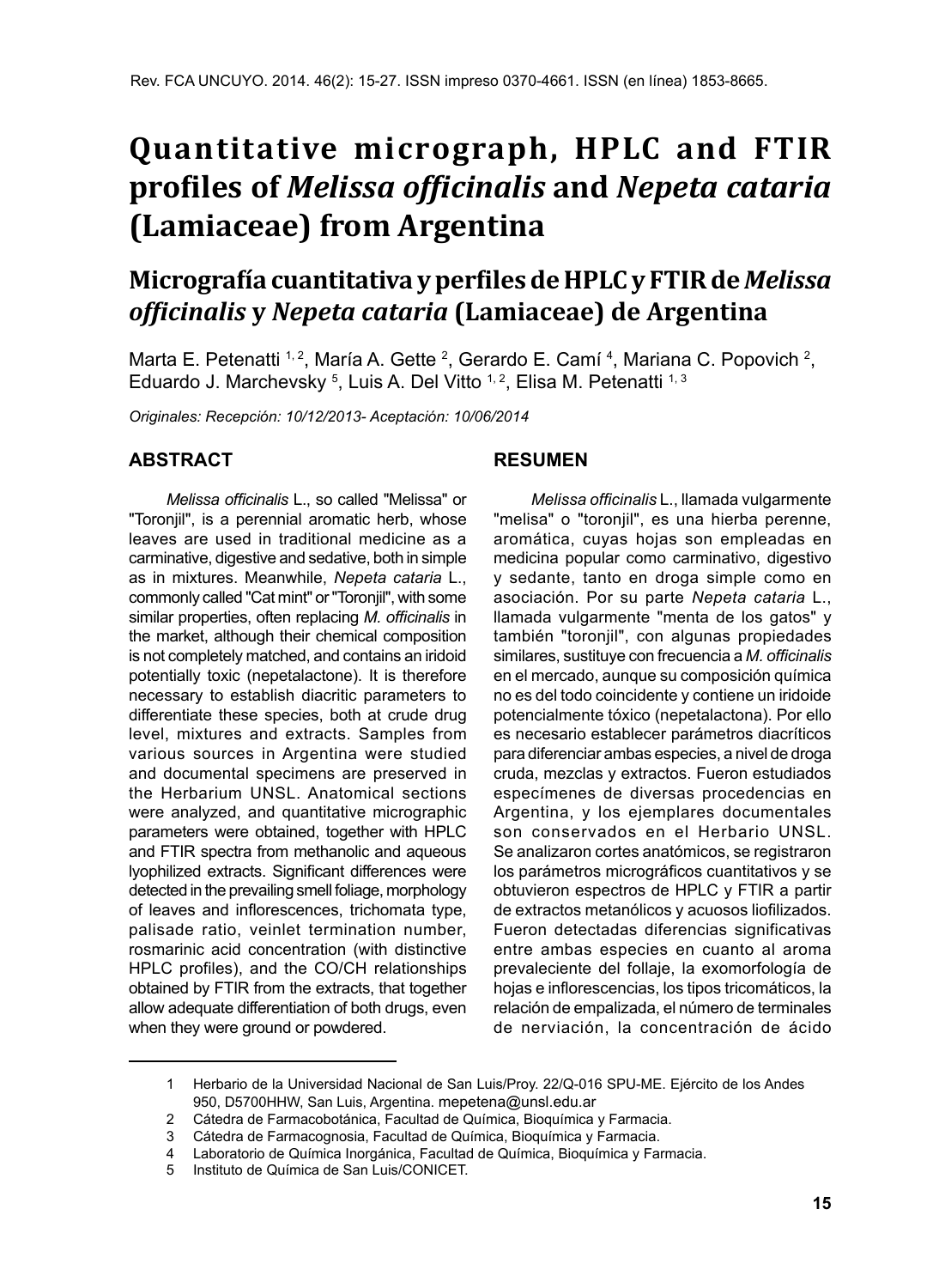## **Keywords**

*Melissa officinalis* • *Melissae folium* • *Nepeta cataria* • HPLC • FTIR • Quantitative micrographic parameters

# **INTRODUCTION**

The establishment of quality standards for medicinal drugs of plant origin has been emphasized by World rosmarínico (con perfiles HPLC distintivos), y las relaciones CO/CH obtenidas por FTIR a partir de los extractos, caracteres que en conjunto permiten una diferenciación adecuada de ambas drogas, aún cuando se presenten molidas o reducidas a polvo.

## **Palabras clave**

*Melissa officinalis* • *Melissae folium* • *Nepeta cataria* • HPLC • FTIR • parámetros micrográficos cuantitativos

Health Organization and other authorities (4, 33). Despite their "natural" origin, some plants are not entirely safe showing both adverse effects and interactions with other herbs, supplements, medicines, foods and even laboratory diagnostic tests (10, 13, 35). The quality, safety and efficacy have to be determined carefully by chemical complexity and intrinsic biological variation of these drugs (32, 36) in particular with reference to numerous plant species used in the treatment of central nervous system disorders (6).

*Melissa officinalis* L. has been incorporated into many pharmacopoeias, and is consumed primarily as flavored tea, as infusion or decoction. It is used in the symptomatic treatment of conditions related to the digestive and nervous systems (4), and in traditional medicine, to treat insomnia, anxiety, migraines, hypertension, as well as gastric, bronchial and psychiatric conditions. Its essential oil (*Melissae aetheroleum*) is an efficient antimicrobial agent, effective against gram-positive bacteria, as well as herpes viruses (16, 28); so, it is a promissory agent in front to the resistant bacterial strains.

However, the marketed material does not always correspond to the official species. Often it is adulterated and, or substituted with *Nepeta cataria* L., another aromatic Lamiaceae (37), a drug potentially toxic by the presence of an iridoid (*nepetalactone*) and their diastereoisomers in its essential oil (26), and therefore included in restrictive lists (2). Other few species can be known by similar common names, and may be involved in adulterations at local level due to misidentifications in the field during the harvest, or confused by poorly trained workers. Also the essential oil of *M. officinalis* is subject to tampering or replacement due to its high cost (17).

A number of phytochemical and pharmacological researches were carried out on these species, particularly on *M. officinalis*, a perennial and aromatic herb, whose dried leaves showed digestive, carminative, antiemetic, antispasmodic, sedative, anxiolytic and even antidepressant properties, among others, while its essential oil has antimicrobial, antifungal and antispasmodic actions (4, 6, 8, 29, 34). Meanwhile, *N. cataria* also has applications predominantly in digestive disorders and nervous system affections, being used as a carminative, digestive and antispasmodic, and as an anxiolytic, sedative and antidepressant, even antihysteric, hypnotic and antiodontalgic (8, 15). However, very few studies have been developed to determine the quality of the herbs and herbal formulations in these species (3), including comparative mineral content (24).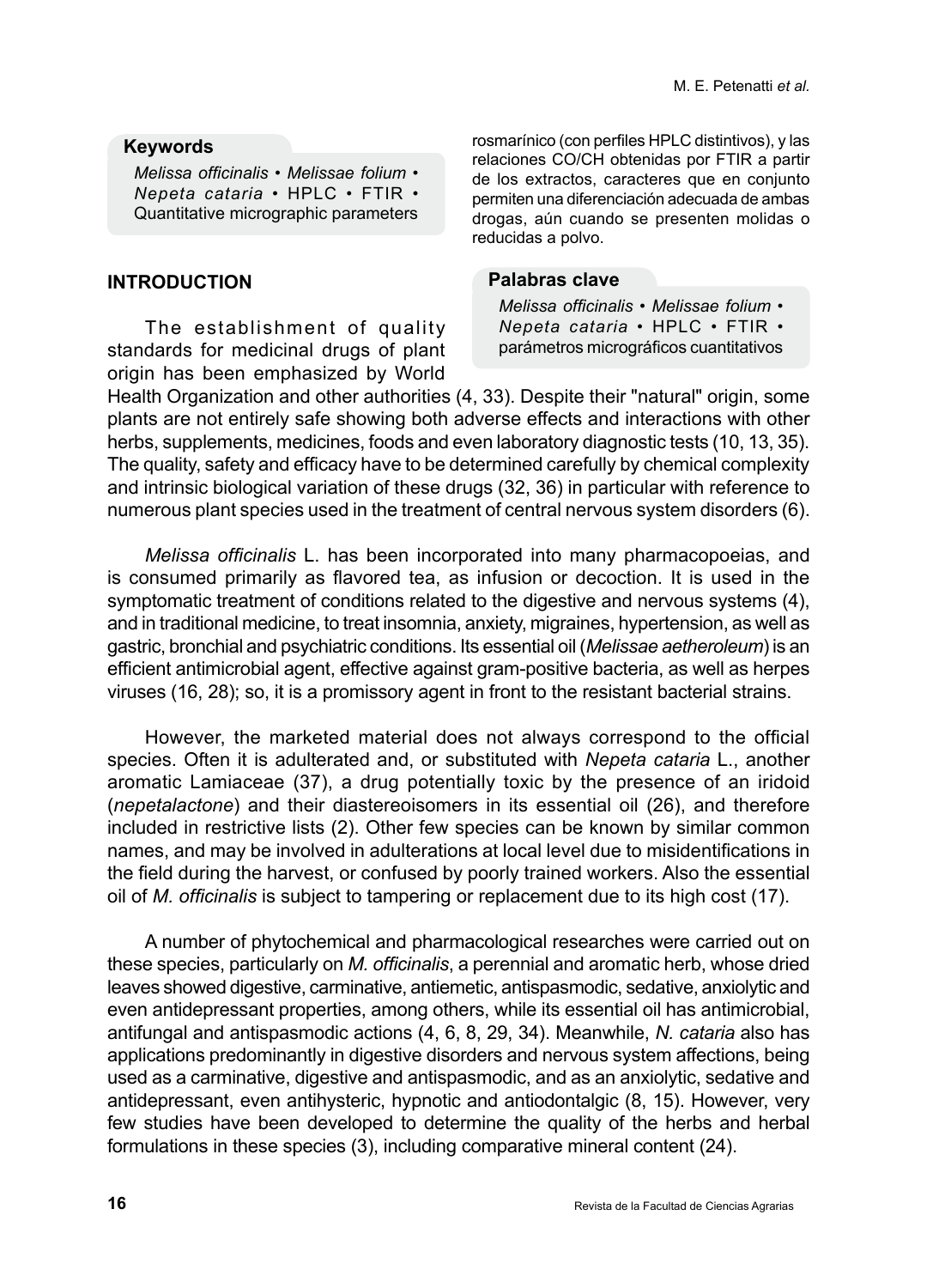On the other hand, *M. officinalis* stands out as an important potential source of rosmarinic acid (an ester of caffeic acid), along with other species of the same family especially *Mentha spicata* L. (18, 25, 30), and even materials from hairy roots cultures of different Lamiaceae (12).

The aim of this study is to provide additional evidence (quantitative micrograph parameters, and HPLC and FTIR spectra) to identify fully the genuineness of the official drug, their mixtures and extracts by means of a number of diacritical characters.

# **MATERIALS AND METHODS**

#### **Materials**

Fresh samples were obtained from three Argentinean populations of each adventitious (*N. cataria*) and cultivated (*M. officinalis*) plant species. A portion of the material was intended for taxonomic documentation (voucher specimens):

- a) *Melissa officinalis*: L. A. Del Vitto & E. M. Petenatti #9246 (UNSL).
- b) *Nepeta cataria*: L. A. Del Vitto, E. M. Petenatti & M. E. Petenatti #7437 (UNSL).

The material devoted to morphoanatomical studies were fixed and preserved in FAA (formalin: acetic acid: alcohol). Undoubtedly identified material from Herbarium UNSL served as secondary standards. Additionally were analyzed 37 samples of medicinal herbs labeled "Melissa" and "Toronjil", purchased in health food stores, pharmacies and popular markets of the region, whose vouchers are preserved in the Herbal Section of the UNSL Herbarium, National University of San Luis.

#### **Methods**

The species were classified according to the classical taxonomic methodology. Semi-permanent preparations were obtained by freehand cut, coloration with iodine green-carmine alum and mounting in glycerin jelly (7). Fresh leaves for quantitative micrograph techniques were diaphanized (9) and stained with 1% safranin, determining the following parameters (10): stomatal number (SN), stomatal index (SI), palisade ratio (PR), vein-islet number (VIN) and veinlet termination number (VTN). SN was measured with a 40x objective and the other parameters with 20x objective. The market samples were hydrated with hot water and detergent and then treated in the same way as those fresh. Both histological preparations and secondary standards of plant drugs were deposited in the Herbarium of the Universidad Nacional de San Luis (UNSL).

Macro- and micro-morphological observations were made using a stereomicroscope Leica M-10® (Leica Microsystems GmbH, Germany), and an optical microscope DMRB® (Leitz-Wetzlar, Germany), respectively; the photomicrographs were obtained with a digital camera EC-3® (Leica Microsystems GmbH, Germany) connected to the image capture system LAS EZ® v software 1.7.1 (Leica Microsystems Ltd., Germany).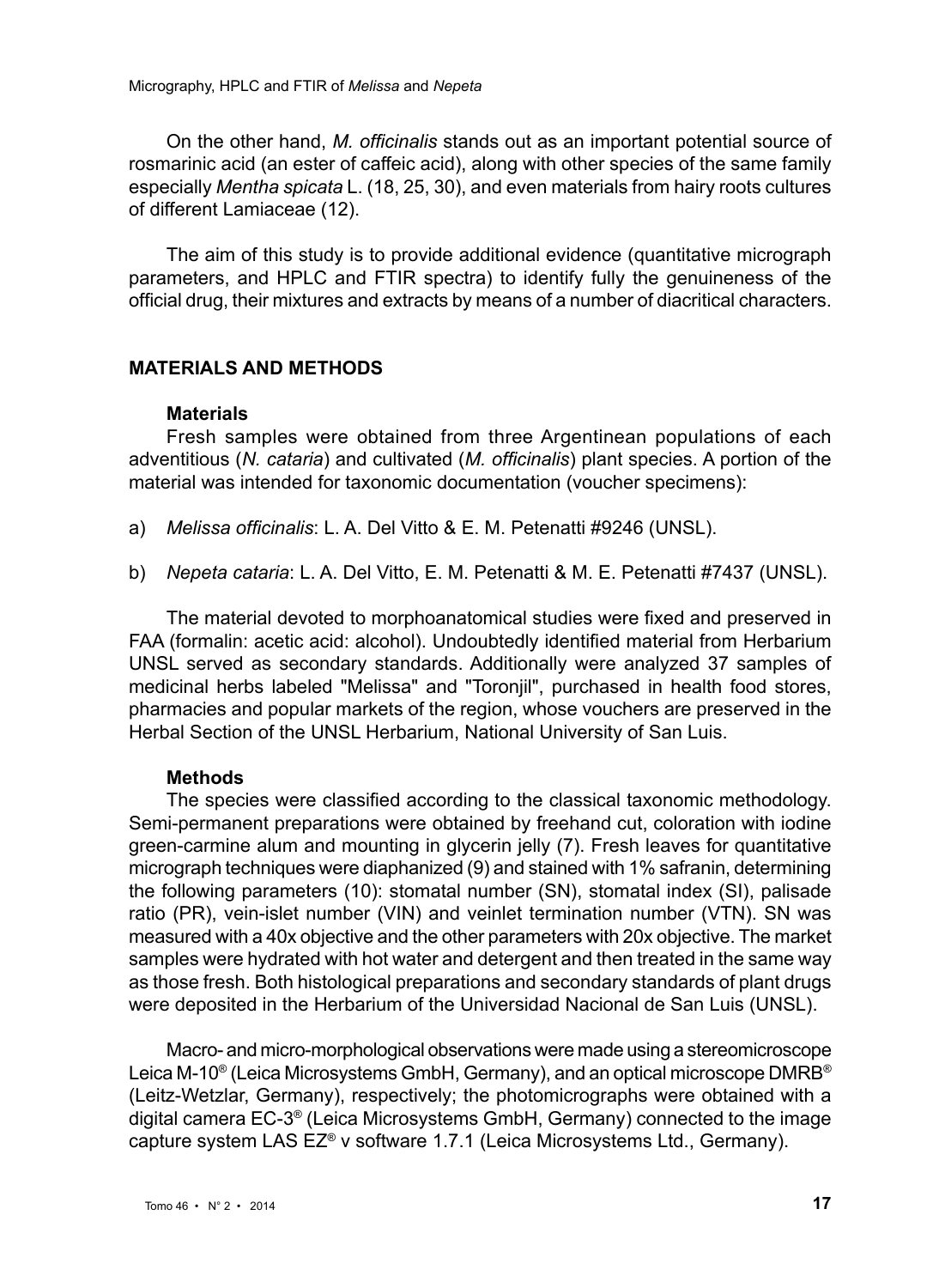Aerial plant parts (3 batches per each species) were harvested and dried in the shade until hygroscopic moisture; later were grinded using a mill Wiley® 3379 (Thomas Wiley, USA) with a stainless steel container, and a sieve up to 0.50 mm diameter. To prepare methanolic extracts (ME) and aqueous extracts (AE), 5g from the three batches of each species were used. ME were obtained extracting the drug with cold methanol until color exhaustion (3 per 24 hours) and then evaporated under vacuum using a rotatory evaporator Rotavapor® R-210 (Büchi Labortechnik AG, Switzerland). AE were obtained according the Argentinean Pharmacopoeia (11), soaking 5g of crude drug in 100mL of boiling distilled water, covering the container for 5 min and removing the solid by filtration; the aqueous portion was lyophilized with manifold type drum LT-16 (Rificor®, Argentina).

HPLC profiles were obtained from 1g of each extract, eluted with water: methanol (50:50; v/v) up to 100mL. Ten aliquots (20µL) for each batch were injected into an autosampler HPLC UltiMate® 3000 (Dionex, USA) with a diode array detector (DAD) and a Gemini® C18 (Phenomenex, USA) column (250 x 4mm i.d.; 5µm) termostated at 25°C, using the mobile phase water: methanol (50:50; v/v) run at a flow rate of 0.5mL min-1 during 30min.; the UV spectra were recorded in the range of 200-367nm. The chromatograms obtained for each species at 320 nm were compared with those of a standard sample of ≥98% rosmarinic acid (Sigma Aldrich®); the data were processed with a software Chromeleon® (Thermo Fisher Sci., USA).

To accomplish FTIR spectra, 12 batches per each population of the two species were pelletized with KBr, making a dispersion of each solid sample (lyophilized EA or EM) in KBr (3:100 w/w) and homogenized in mortar and pestle. About 100 mg of the homogenized mixture was placed between two metal plates in the cylinder of a hydraulic press, then applying a pressure of 500 kg cm-2; allowed pressed 5 min., vented and placed the tablet into a sample holder, then obtaining the spectra in a spectrophotometer Protégé® 460 (Nicolet), equipped with a CsI beamsplitter. Values were obtained with a spectral resolution of 4 cm<sup>-1</sup> in the range between 4000 and 460 cm<sup>-1</sup>.

All reagents used were of analytical and / or HPLC grade.

The data collected were subjected to statistical analysis (one-way ANOVA and the instrumental own statistical programs).

# **RESULTS AND DISCUSSION**

*Melissa officinalis* L. subsp. *officinalis* was described in 1753 (Linnaeus, *Species plantarum* 2: 592) and belongs to the Family Lamiaceae (*nom. alt.* Labiatae), Subfam. Nepetoideae, Tribe Mentheae. The pharmacopoeial approved name for dry leaves and herb of this species is *Melissae folium* (34). The vulgar names are "melisa", "toronjil" (Spanish), "erva cidreira" (Portuguese); "balm", "lemon balm" (English). For their part, *Nepeta cataria* L. was described at the same time than the former (Linnaeus, *Species plantarum* 2: 570, 1753) and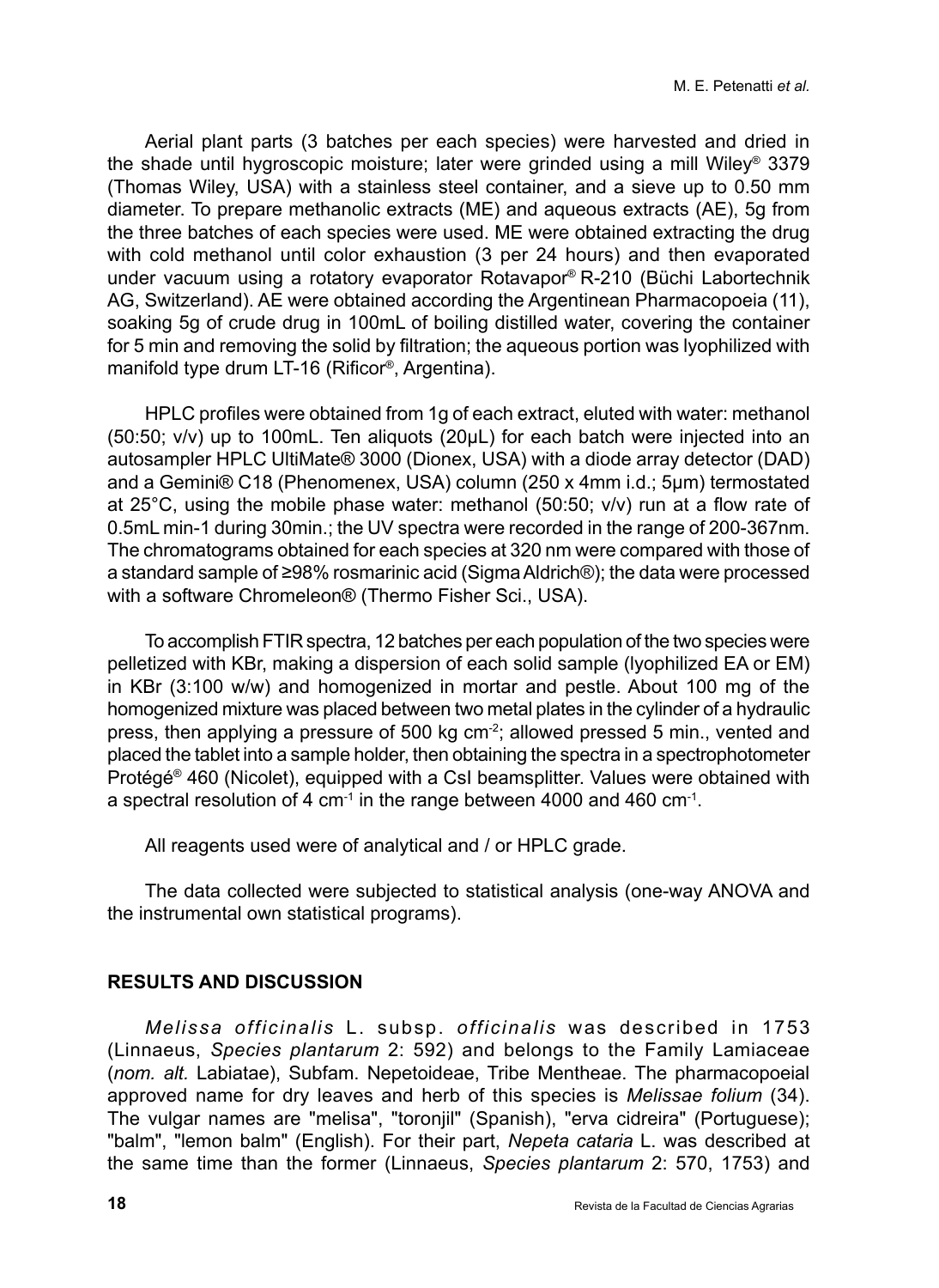belongs to the same tribe Mentheae; their vulgar names are "nepeta", "hierba gatera", "menta de los gatos", "nébeda" or "toronjil" (Spanish), "erva-gateira" (Portuguese), "catmint", "catnip", or "catnep" (English).

#### *Quantitative Micrograph and Leaf Anatomical Characters*

The leaves of *M. officinalis* show a thin, smooth cuticle, except in the abaxial surface on the nerves, that is finely striated. Both epidermis are unistrate with sinuate radial cell walls. The blade is hypostomatic (stomata present only on the abaxial epidermis), with raised diacytic stomata, the number of stomata is  $17.71 \pm 4.62$ , and the stomatal index had values among 14.58 to 22.33. The palisade ratio ranged from 6.54 to 12.82. The nerves are prominent on the abaxial surface.

The indument consists of four types of trichomes: two simple non-glandular, some of them very short, 1-celled, conical, straight to clawed, and other long, 2-5-celled, uniseriate, wide base and acute apex, with warty walls (around the nerves and margin are 6-7-celled), with higher density in the back; and two types of glandular trichomes, some of them small, capitates, with 1- or 2-celled foot and 1-2-celled head, primarily present in the upper epidermis, and others large, peltate, short-footed, 1-celled, and spheroid or ovoid 8-celled head (the characteristic type of secretory trichome in Lamiaceae), present in depressions in the lower epidermis.

The trichomatic typology agrees with that reported for Lamiaceae by various authors and in particular to this species by Padurariu *et al.* (2009). The mesophyll is dorsiventral with unistrate palisade parenchyma to the upper surface, with 3-4 cell layers of spongy parenchyma with small meatus to the lower surface. The collateral vascular bundles are coated by a *non* Kranz parenchymatic sheath that consists of several cell layers. Vein-islet number was  $5.25 \pm 1.48$ , and the veinlet terminations number was 1.57 ± 1.06.

Meanwhile, a cross-section of the leaf of *N. cataria* show a dorsiventral structure with similar features to *M. officinalis*, differing particularly in the indument, which is formed here by highly abundant simple non-glandular 3-5 celled trichomes, with very warty walls, and only one type of glandular trichome, with 2-celled foot and 1-celled head, lacking peltate trichomes that characterize *Melissa officinalis*. The blade is also hypostomatic, with raised diacytic stomata, the stomatal number is 16.21 ± 3.26, and stomatal index had values among 17.11 to 20.21. The palisade ratio ranged from 2.93 to 3.98.

The mesophyll present a unistrate palisade parenchyma towards upper surface, while 3-4 cell layers spongy parenchyma occurs toward the lower surface. The vascular bundles, collateral, are covered by a *non* Kranz sheath parenchyma, and protected by angular collenchyma. Vein-islet number was  $5.87 \pm 1.05$ , and the veinlet termination number was  $3.13 \pm 1.25$ . A summary of the quantitative micrographic parameters is shown in table 1 (page 20).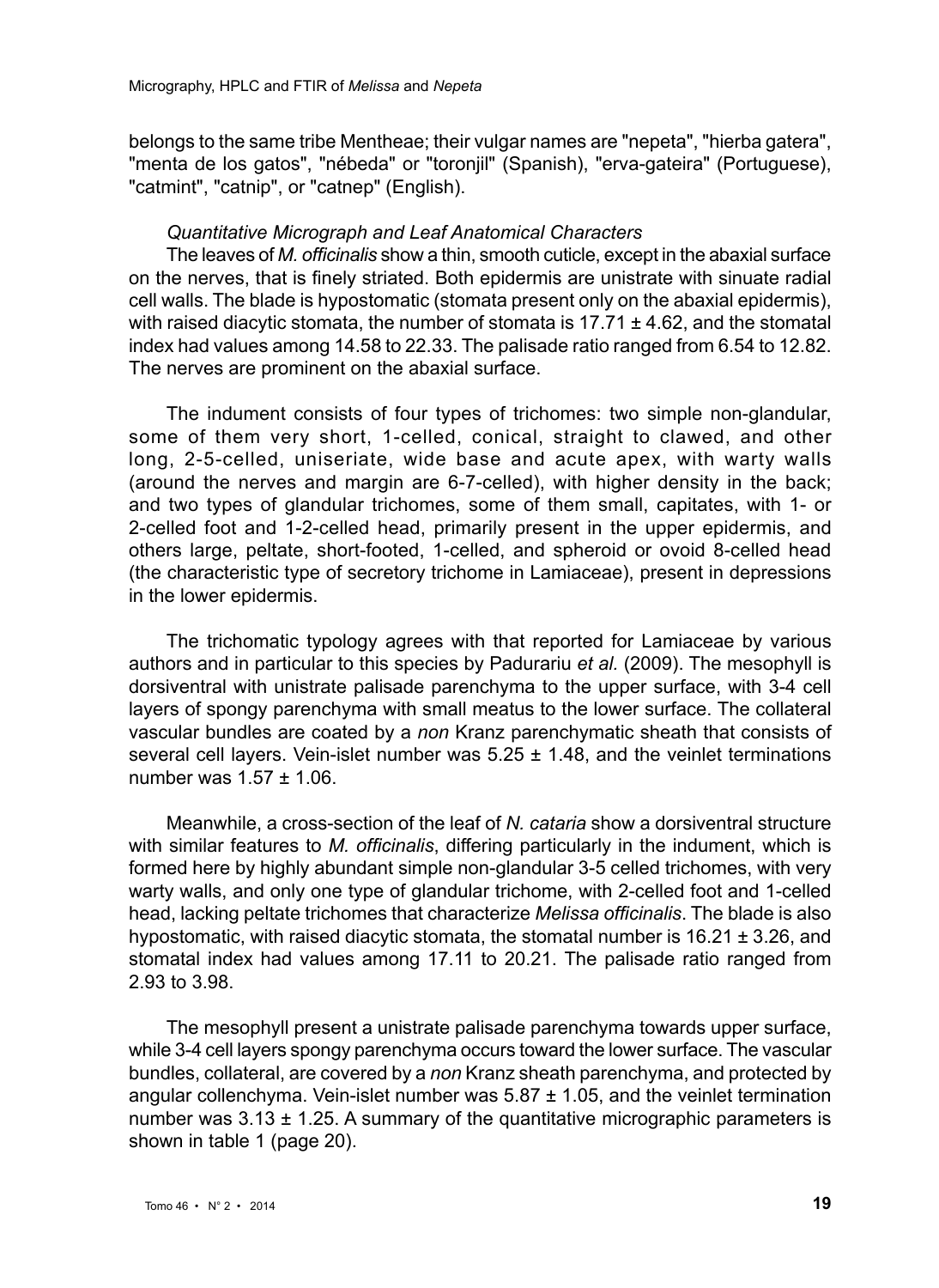|                     | ้ SN <sub>ue</sub> | $SN_{\text{le}}$ | $SI_{_{\mathrm{le}}}$ | РR            | VIN             | VTN             |
|---------------------|--------------------|------------------|-----------------------|---------------|-----------------|-----------------|
| Melissa officinalis |                    | $17.71 \pm 4.62$ | 14.58-22.33           | 6.54-12.82    | $5.25 \pm 1.48$ | $1.57 + 1.06$   |
| Nepeta cataria      |                    | $16.23 \pm 3.21$ | 17.11-20.21           | $2.90 - 3.98$ | $5.87 \pm 1.05$ | $3.11 \pm 1.25$ |

# **Table 1.** Quantitative micrographic parameters of *M. officinalis* and *N. cataria*. **Tabla 1.** Parámetros micrográficos cuantitativos de *M. officinalis* y *N. cataria*.

SN = stomata number; SI = stomata index; PR = palisade ratio; VIN = vein-islet number; VTN =veinletterminationnumber; ue = upper epidermis; le = lower epidermis; n = 10 per population (30 in all for each species).

SN = número de estomas; SI = índice de estomas; PR = relación de empalizada; VIN = número de islotes de nerviación; VTN = número de terminales de nerviación; ue = epidermis superior; le = epidermis inferior; n = 10 por cada población (30 en total para cada especie).

Both species show hypostomatic leaves, and therefore only have stomata in abaxial surface. Specific differences about stomatal number were not significant (p<0.05), while the stomatal index corresponding to *M. officinalis* varies widely (14 to 22), which fully includes the narrower dispersion data that shows *N. cataria* (17 to 20). Palisade ratio of *M. officinalis* ranges from about 6 to 13, a relatively high and significant value (p<0.05) compared to that of *N. cataria* (3 to 4). Vein islet number of both species was very similar, while the differences found in the veinlet termination number were significant (p<0.05), because in *N. cataria* this parameter is double that of *M. officinalis*. In summary, the most useful parameters to distinguish these drugs are palisade ratio (PR) and veinlet termination number (VTN).

# *High Performance Liquid Chromatography (HPLC)*

Applying HPLC techniques to samples of both species, as well as a standard of rosmarinic acid, resulted in the curves of figure 1, figure 2 (page 21) and the values shown in table 2 (page 21).



**Figure 1.** HPLC profile and UV spectrum from a standard of rosmarinic acid (1 mg L<sup>-1</sup>). **Figura 1.** Perfil de HPLC y espectro UV de un patrón de ácido rosmarínico (1 mg L<sup>-1</sup>).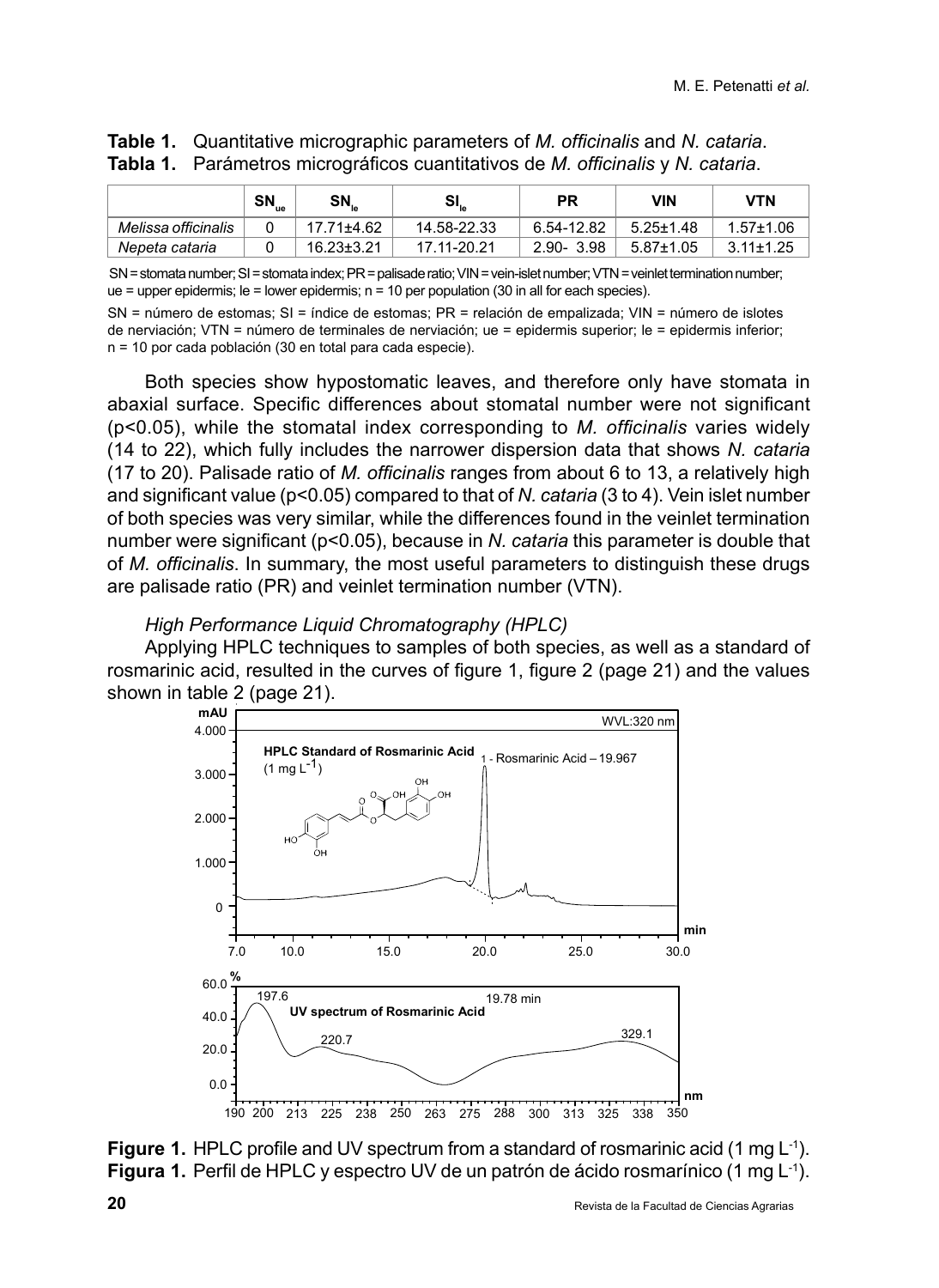

**Figure 2.** HPLC profiles from samples of *M. officinalis* and *N. cataria.* **Figura 2.** Perfiles de HPLC de ejemplares de *M. officinalis* y *N. cataria.*

- **Table 2.** Rosmarinic acid average concentration of genuine crude drug samples of *Melissa officinalis* and *Nepeta cataria*, by HPLC (n=3 for each population, 9 in all for each species).
- **Tabla 2.** Concentración promedio de ácido rosmarínico en ejemplares genuinos de droga cruda de *M. officinalis* y *N. cataria*, obtenida mediante HPLC (n=3 para cada población, 9 en total para cada especie).

| <b>Samples</b>      | Crude drug<br>(g) | Lyophilized residue<br>$(avg.)$ $(g)$ | <b>Rosmarinic acid concentration</b><br>(avg. $\pm$ SD) (g Kg <sup>-1</sup> dry weight) |
|---------------------|-------------------|---------------------------------------|-----------------------------------------------------------------------------------------|
| Melissa officinalis |                   | 0.975                                 | $40.235 \pm 2.359$                                                                      |
| Nepeta cataria      |                   | 0.678                                 | $2.204 \pm 0.188$                                                                       |

According to these results, analyzed raw drugs corresponding to *M. officinalis*, which are cultivated, and marketed or use in Argentina, containing about 35 to 43 g Kg<sup>-1</sup> of rosmarinic acid expressed in a dry weight basis, a proportion 15 to 21 times higher than those corresponding to *N. cataria* adventitious or marketed in the region as substitutes for *M. officinalis* (2 to 2.4 g Kg-1 dry weight). The values obtained here were similar to those reported for various sources of both drugs (5, 20).

As the populations of *N. cataria* which are adventitious and exceptionally cultivated in Argentina, the low concentration of rosmarinic acid, together with its nepetalactone content, we can affirm that this plant does not participate fully in the properties attributed and / or checked for *M. officinalis*, thereby constituting an adulterant, rather than a suitable commercial substitute.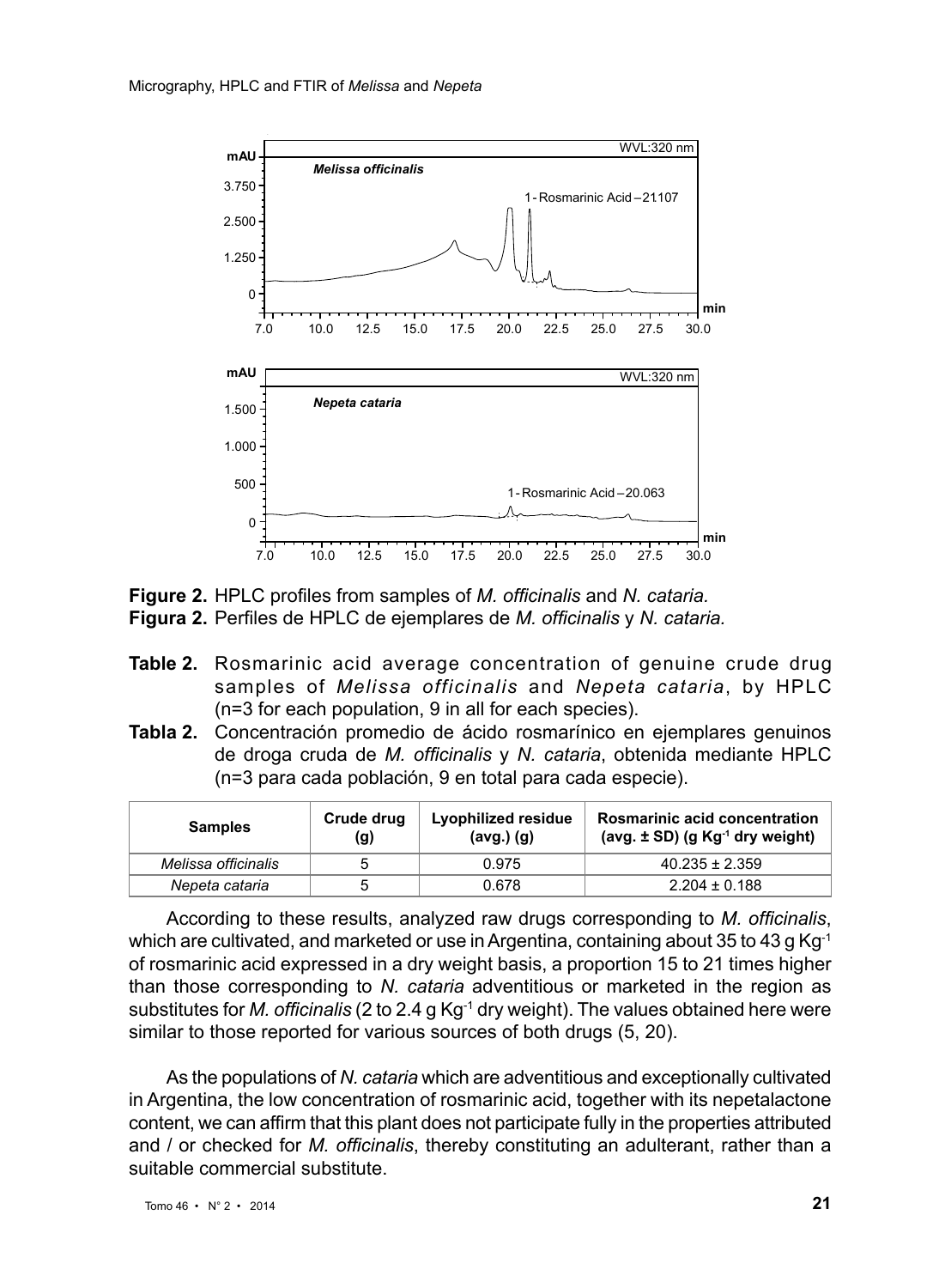Meanwhile, it has been reported that a variety of *N. cataria* known as "lemon catnip" (*N. cataria* L. var. *citriodora* (Dumort.) Lej.), lacks nepetalactone, unlike other species and varieties of the genus, instead containing between 0.6 to 1.5 mg Kg-1 of rosmarinic acid as well as other phenolic acids, monoterpenes (nerol, geraniol, and citral), and flavonoids (21). Although from a taxonomic point of view this variety is no longer valid. being within the broad concept of the *N. cataria* species, could be considered a chemical variety because distinctive chemical composition. So, this would be the only taxon closely related to *N. cataria* which could replace *M. officinalis*, for the purpose of using these drugs in infusion, because their potential action as a sedative, antispasmodic, anti-inflammatory and antioxidative.

# *Fourier Transform Infrared (FTIR) Spectroscopy*

FTIR spectra, that have been successfully used in the of characterization and / or determination of authenticity in various species and / or chemotypes of medicinal drugs and other plant samples (1, 14, 19, 22, 26), were obtained in this case from each of the extracts of *M. officinalis* and *N. cataria*, determining the areas under the curves of specific vibrational modes, in this case corresponding to the aliphatic high frequency CH and CO stretching modes, one of the tools that can be used to study possible differences among medicinal plants, obtaining the results shown in figures 3-4 and table 3 (page 23); table 4 (page 25).



- **Figure 3.** FTIR spectra of *M. officinalis*. Methanolic extract (A) and lyophilized aqueous extract (B).
- **Figura 3.** Espectros FTIR de *M. officinalis*. Extractos metanólico (A) y acuoso liofilizado (B).



- **Figure 4.** FTIR spectra of *N. cataria*. Methanolic extract (A) and lyophilized aqueous extract (B).
- **Figura 4.** Espectros FTIR de *N. cataria*. Extractos metanólico (A) y acuoso liofilizado (B).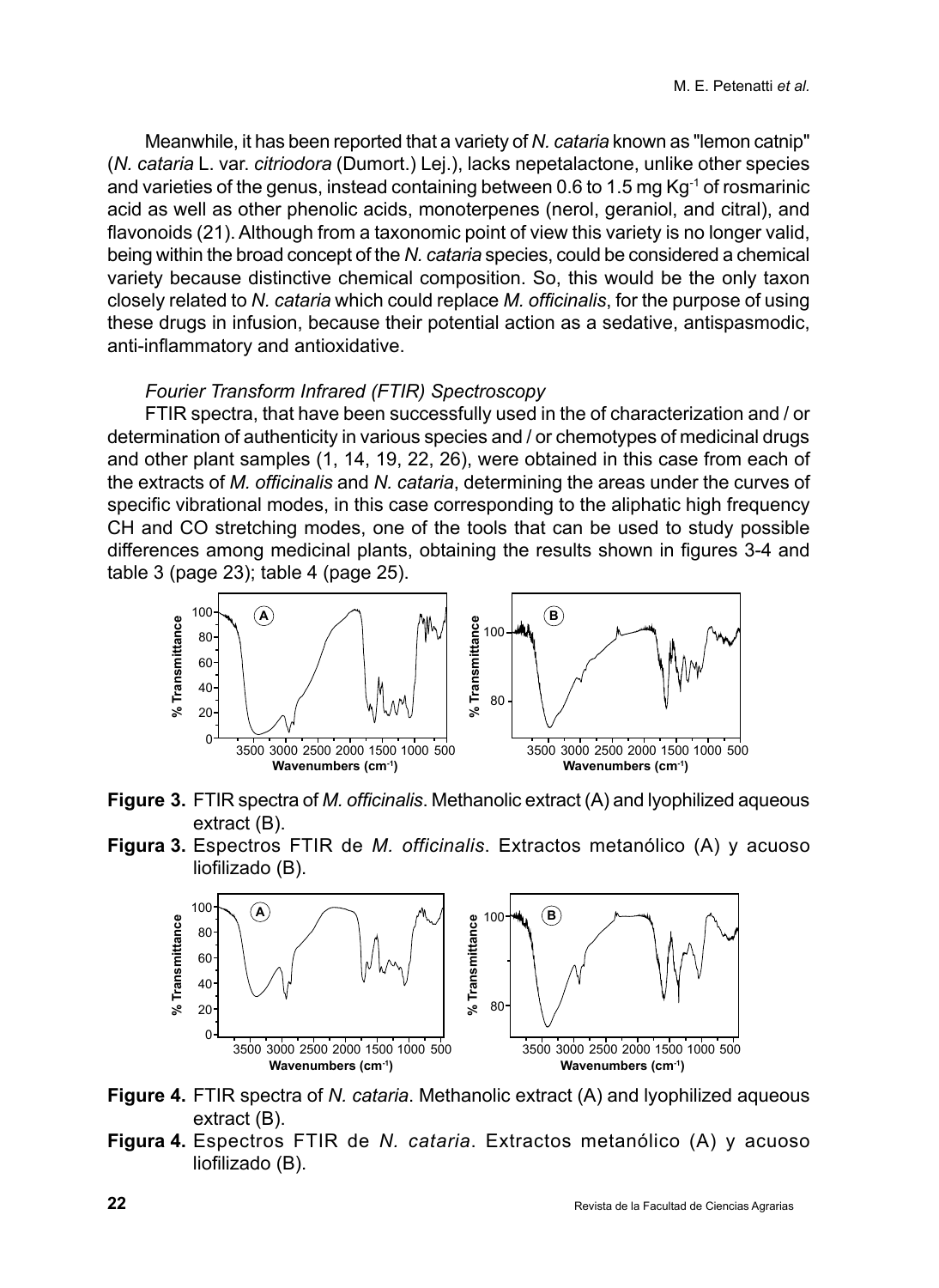Values obtained have allowed establishing the comparative table 3.

- **Table 3.** Area values and their relationship, obtained from FTIR in methanolic and dried aqueous extracts of *M. officinalis* and *N. cataria* (n=12 for each population, 36 in all for each species).
- **Tabla 3.** Valores de área y sus interrelaciones, obtenidos por FTIR en extractos metanólico y acuoso liofilizado de *M. officinalis* y *N. cataria* (n=12 para cada población, 36 en total para cada especie).

| Area under  |                | <b>Methanolic extract</b> | Lyophilized aqueous extract |                 |  |
|-------------|----------------|---------------------------|-----------------------------|-----------------|--|
| the curve   | M. officinalis | N. cataria                | M. officinalis              | N. cataria      |  |
| CO mode     | 82.282±1.563   | 41.999±0.629              | $11.511\pm0.253$            | 4.222±0.076     |  |
| CH mode     | 47.297±0.993   | 31.139±0.809              | 2.238±0.038                 | $0.436\pm0.011$ |  |
| CO/CH ratio | 1.634 to 1.825 | 1.298 to 1.402            | 4.939 to 5.487              | 9.269 to 10.162 |  |

The spectra show high frequency bands in the area of OH and CH vibration modes which differ in 25  $cm<sup>-1</sup>$ . At lower frequencies, in the region corresponding to the CO stretching, major differences were observed. The areas under the curves of the CH and CO modes can be used to find interspecific differences.

Indeed, considering the methanolic extract obtained from both species, the areas under the curve from *M. officinalis* (figure 3a, page 22; table 3), showed mean values of 82.282 for the mode CO, and 47.297 for the mode CH, whereby the ratio CO/CH varied from 1.634 to 1.825. In turn, *N. cataria* showed average areal values of 41.999 for the mode CO, and 31.139 for the mode CH, and a CO/CH rate from 1.298 to 1.402.

Although the aqueous extracts also showed different vibrational patterns, is their area ratio which allows to differentiate the two species. The areas for the lyophilized aqueous extract of *M. officinalis* (figure 3b, page 22; table 3) showed values of 2.238 for CH modes and 11.511 to CO modes, and in this case the CO/CH ratio varied from 5.939 to 5.487, while the areas recorded for the correspondent extract from *N. cataria* (figure 4b, page 22; table 3) reached 4.222 for CO mode and 0.436 for CH mode, and exhibited a CO/CH ratio from 9.269 to 10.162.

For both species, there were differences in the CO / CH ratio, which were significant in reference to the methanolic extract, while lyophilized extracts showed highly significant differences among the two species. This is likely to be directly related to increased water solubility of the compounds present in these drugs.

Although these two species share a number of organic compounds (α-humulene, β-elemene, caryophyllene-oxide, *cis*-ocimene, citral, citronellal, geraniol, myrcene, nerol, rosmarinic acid, thymol, and *trans*-ocimene), they are more numerous differentials secondary metabolites (mostly essential oils) that have been reported to date in *M. officinalis* (79 compounds) than in *N. cataria* (32 compounds) (31). These differences may explain the diverse vibrational stretching values obtained for extracts of both species.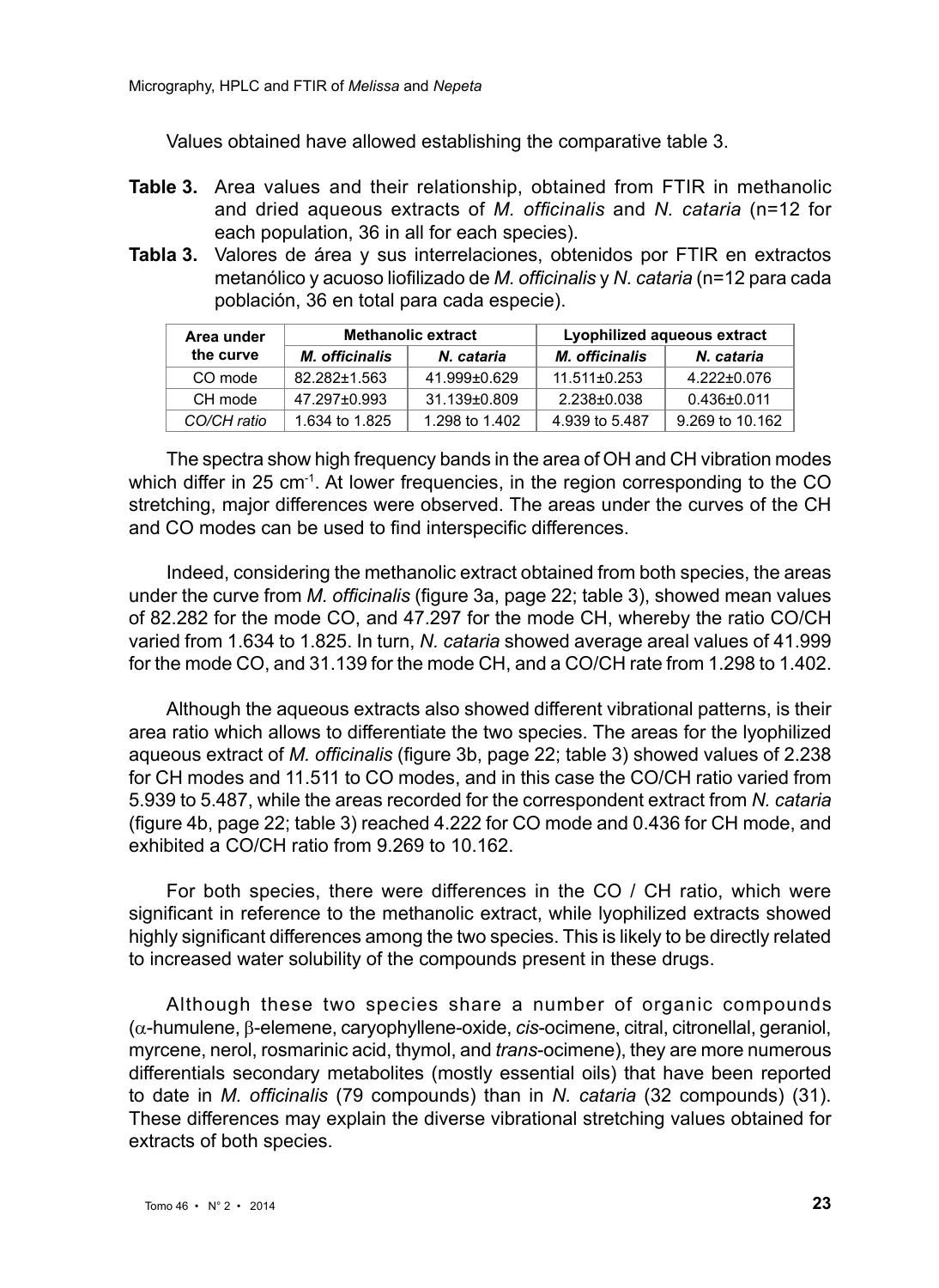Therefore, it can be argued that, even in the case of multi-molecular complexes like this, these specific differences have semi-quantitative relevance. Thus, IR spectroscopy may be a useful tool for the characterization of *M. officinalis* and *N. cataria*, demonstrating the ability of the method to find additional characters to those obtained by other pharmacognostic methods. Moreover, and far as we know, this is the first mention of FTIR data (especially on CO/CH ratio) applied to the identification of specimens of these two medicinal species.

# **CONCLUSIONS**

The herbs marketed and/or used in southern South America under the names "Melissa" or "Toronjil" do not always match with the official species, *Melissa officinalis* (even under its pharmacopoeial name: *Melissae folium*).

The adulterant (or partial substituent) more frequently found in *M. officinalis* commercial samples is *Nepeta cataria*, another Lamiaceae, whose presence is due to the morphological affinity, an erroneous harvest, and/or their sometimes coincident common names.

Adventitious/cultivated populations of *N. cataria* or marketed drug from this species in Argentina are chemotypes rich in the iridoid nepetalactone. Therefore, the adulteration of *M. officinalis* with *N. cataria* drug used in Argentina can become a high health risk.

Only the *N. cataria* chemotype known as "lemon catnip" (*N. cataria* var. *citriodora*), lacks nepetalactone, and because its chemical composition could represent a substituent for *M. officinalis*.

At micrographic level, we report for the first time comprehensive quantitative micrographic parameters of *M. officinalis* and *N. cataria*, far as we know. The decisive quantitative parameters to identify each of these drugs are the palisade ratio and the veinlet termination number per mm<sup>2</sup>.

The HPLC profiles of both species allow their differentiation through the high content of rosmarinic acid in *M. officinalis*, in comparison to the low amount that shows *N. cataria*.

FTIR spectra of both species are reported for the first time, for what we know. Even with the limitations of a semiquantitative method, these spectra also contribute to the differentiation among the species, both the vibrational modes as areal values obtained for each in the fingerprint zone.

These contributions to the recognition of both species can facilitate the pharmacognostic quality control both crude drugs (even when the material is finely ground or reduced to powder) and the extracts used in the pharmaceutical industry. An overview of drug diacritical characters between the two species sold in Argentina is displayed in table 4 (page 25).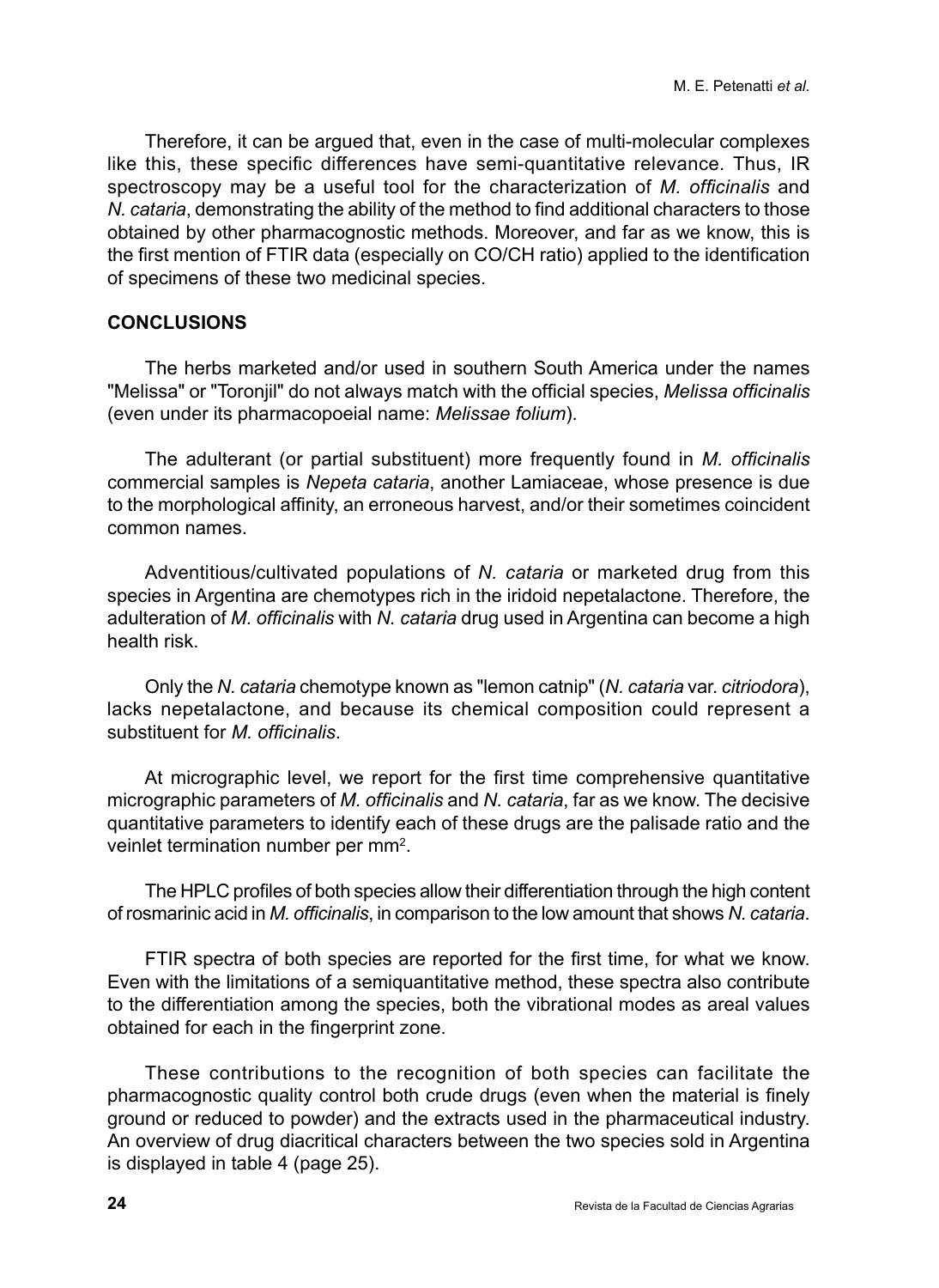- **Table 4.** Main diacritical features that allow characterize *Melissa officinalis* and *Nepeta cataria* drugs.
- **Tabla 4.** Principales caracteres diacríticos que permiten identificar las drogas *Melissa officinalis* y *Nepeta cataria*.

| Character                           | M. officinalis                                                                                                                                                                                                                                                                   | N. cataria                                                                                                                                                                                                 |
|-------------------------------------|----------------------------------------------------------------------------------------------------------------------------------------------------------------------------------------------------------------------------------------------------------------------------------|------------------------------------------------------------------------------------------------------------------------------------------------------------------------------------------------------------|
| Scent/flavor prevailing             | aromatic, with a pleasant and<br>strong odor/flavor like citrus                                                                                                                                                                                                                  | aromatic, with strong<br>camphorated scent                                                                                                                                                                 |
| Leaf blade morphology               | 2-9 x 0.5-5 cm, ovate,<br>broadly ovate or obovate to<br>suborbicular, base cordate to<br>truncate or attenuated, apex<br>subacute, margin crenate-<br>toothed, roughened with<br>dented in the beam, bright<br>green with prominent veins on<br>the lower surface, light green. | $2-4 \times 1.5-2$ cm, triangular,<br>ovate to cordate, base<br>rounded, apex acute, margin<br>deeply dentate, pubescent<br>and opaque on the upper side,<br>densely grevish-tomentose on<br>the lower one |
| Inflorescences and flowers          | inflorescences in axillar<br>verticillasters, corolla white,<br>pink or creamy                                                                                                                                                                                                   | inflorescences mainly apicals,<br>corolla white                                                                                                                                                            |
| Non-glandular trichomes             | 1-celled, unguiculate; another<br>2-5-celled with warty walls                                                                                                                                                                                                                    | very abundant 3-5-celled<br>with very warty walls; lacking<br>unguiculate trichomes                                                                                                                        |
| <b>Glandular trichomes</b>          | short with 2-celled foot and<br>1-celled head; others peltate,<br>with short foot and 8-celled<br>head                                                                                                                                                                           | short, with 2-celled foot and<br>2-celled head; lacking peltate<br>trichomes                                                                                                                               |
| Palisade ratio                      | 6.54 to 12.82                                                                                                                                                                                                                                                                    | 2.9 to 3.98                                                                                                                                                                                                |
| Veinlet termination number          | $1.57 \pm 1.06$                                                                                                                                                                                                                                                                  | $3.1 \pm 1.25$                                                                                                                                                                                             |
| Rosmarinic acid (HPLC, avg.)        | $40.23 \pm 2.36$ g Kg <sup>-1</sup>                                                                                                                                                                                                                                              | $2.20 \pm 0.19$ g Kg <sup>-1</sup>                                                                                                                                                                         |
| CO/CH ratio (metOH extract, avg.)   | 1.6 to 1.8                                                                                                                                                                                                                                                                       | 1.3 to 1.4                                                                                                                                                                                                 |
| CO/CH ratio (aqueous extract, avg.) | 4.9 to 5.5                                                                                                                                                                                                                                                                       | 9.2 to 10.1                                                                                                                                                                                                |

# **REFERENCES**

- 1. Adiana, M. A. ; Masura, M. P. 2011. Study on *Senna alata* and its different extracts by Fourier transform infrared spectroscopy and two-dimensional correlation infrared spectroscopy. J Mol Structure. 991: 84-91.
- 2. ANMAT (Administración Nacional de Medicamentos, Alimentos y Tenología Médica). 2009. Anexo VI, Listado negativo de plantas tóxicas. In: http://www.anmat.gov.ar/ webanmat/mercosur/ pdf\_files/01ag\_coprosal/AGREGADO\_VIII\_MODIFICACION\_FITOTERAPICOS%20arg.pdf. Retrieved October 15, 2013.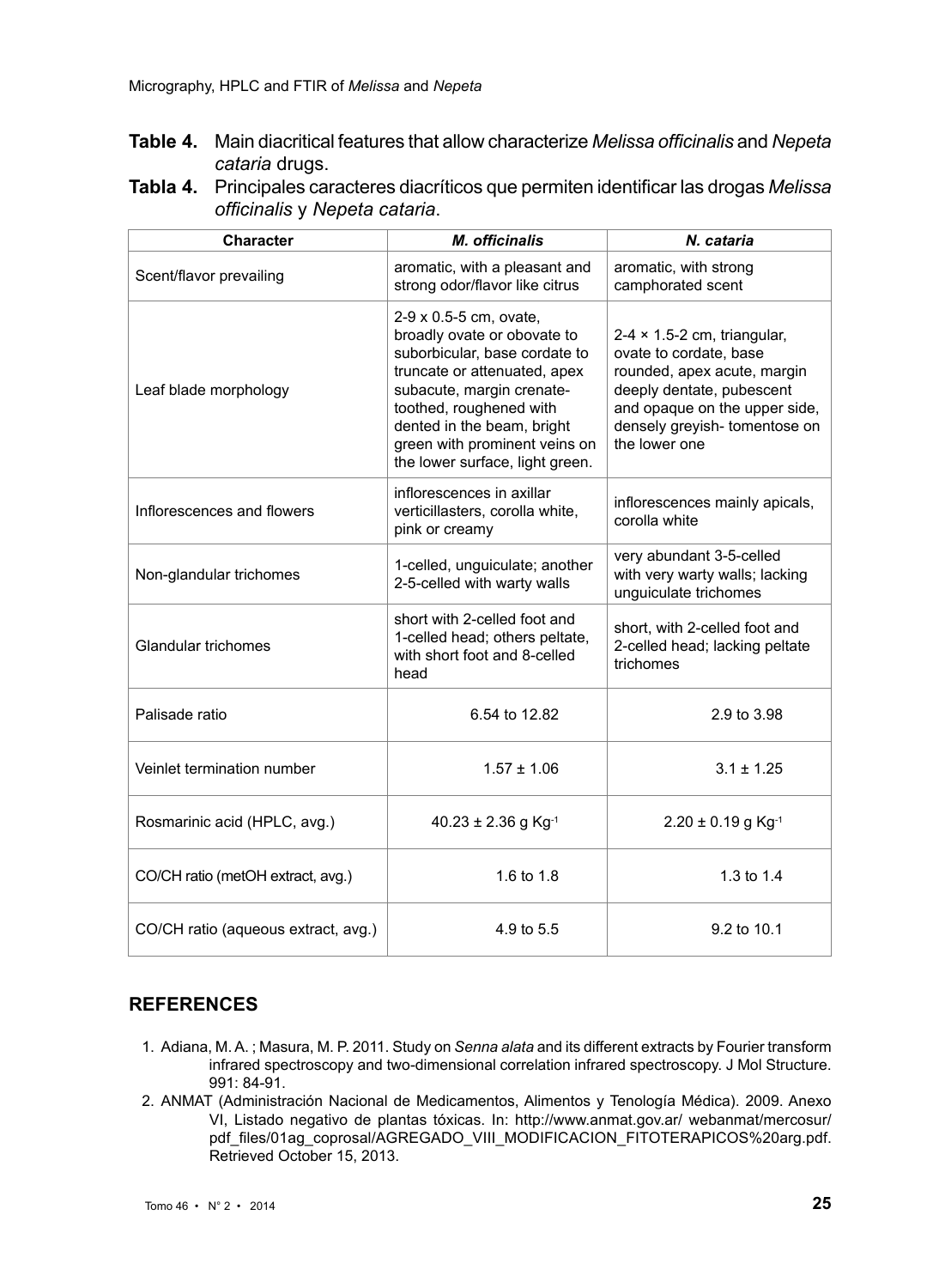- 3. Arceusz, A.; Weselowski, M. 2013. Quality consistency evaluation of *Melissa officinalis* L. commercial herbs by HPLC fingerprint and quantitation of selected phenolic acids. J Pharm & Biomed Analysis*.* 83: 215-220.
- 4. Blumenthal, M.; Goldberg, A.; Brinckmann, J. 2000. Herbal medicine, Expanded Commission E monographs. Newton (MA, U.S.A.), Integrative Medicine Communications.
- 5. Carnat, A. P.; Carnat, A.; Fraisse, D. ; Lamaison, J. L. 1998. The aromatic and polyphenolic composition of lemon balm (*Melissa officinalis* L. subsp. *officinalis*) tea. Pharm Acta Helv. 72: 301-305.
- 6. Coleta, M.; Campos, M. G.; Cotrim, M. D.; da Cunha, P. 2001. Comparative evaluation of *Melissa officinalis* L., *Tilia europaea* L., *Passiflora edulis* Sims. and *Hypericum perforatum* L. in the elevated plus maze anxiety test. Pharmacopsychiatry. 34 (suppl. 1): S20-1.
- 7. D'Ambrogio, A. 1986. Manual de técnicas en histología vegetal. Buenos Aires, Hemisferio Sur.
- 8. Del Vitto, L. A.; Petenatti, E. M.; Petenatti, M. E. 1998. Recursos herbolarios de San Luis (Argentina). Segunda parte: plantas exóticas cultivadas, adventicias y/o naturalizadas. Multequina*.* 7: 29-48.
- 9. Dizeo de Strittmater, C. 1973. Nueva técnica de diafanización. Bol Soc Argent Bot. 15: 126-129.
- 10. Evans, W. C. 2002. Trease & Evans Pharmacognosy, 15<sup>th</sup> ed. Edimburg: W. B. Saunders.
- 11. Farmacopea Argentina, 1978. Codex medicamentarius argentino. 6th ed. Buenos Aires, Comisión Permanente de la Farmacopea Argentina.
- 12. Fattahi, M.; Nazeri, V.; Torras-Claveria, L.; Sefidkon, F.; Cusido, R. M.; Zamani, Z.; Palazon, J. 2013. A new biotechnological source of rosmarinic acid and surface flavonoids: Hairy root cultures of *Dracocephalum kotschyi* Boiss. Industrial Crops & Products. 50: 256-263.
- 13. Fugh-Berman, A. 2000. Herb-drug interactions. The Lancet. 355(9188): 134-138.
- 14. Gad, H. A.; El-Ahmady, S. H.; Abou-Shoerb, M. I.; Al-Azizia, M. M. 2013. Application of Chemometrics in Authentication of Herbal Medicines: A Review. Phytochem Anal. 24: 1-24.
- 15. Gilani, A. H.; Shah, A. J.; Zubair, A.; Khalid, S.; Kiani, J.; Ahmed, A.; Rasheed, M.; Ahmad, V. U. 2009. Chemical composition and mechanisms underlying the spasmolytic and bronchodilatory properties of the essential oil of *Nepeta cataria* L. J Ethnopharmacol.121(3): 405-411.
- 16. Hăncianu, M.; Aprotosoaie, A. C.; Gille, E.; Poiată, A.; Tuchiluş, C.; Spac, A.; Stănescu, U. 2008. Chemical composition and in vitro antimicrobial activity of essential oil of *Melissa officinalis* L. from Romania. Rev Med Chir Soc Med Nat Iaşi. 112(3): 843-847.
- 17. Hener, U.; Faulhaber, S.; Kreis, P.; Mosandl, A. 1995. On the authenticity evaluation of balm oil (*Melissa officinalis* L.). Pharmazie. 50(1): 60-62.
- 18. Janicsák, G.; Máthé, I.; Miklóssy-Vári, V.; Blunden, G. 1999. Comparative studies of the rosmarinic and caffeic acid contents of Lamiaceae species. Biochem Syst & Ecol. 27(7): 733-738.
- 19. Konwar, M.; Baruah, G. D. 2011. On the nature of vibrational bands in the FTIR spectra of medicinal plant leaves. Archiv Appl Sci Res. 3(1): 214-221.
- 20. Lamaison, J. L.; Petitjean-Freytet, C.; Duband, F.; Carnat, A. P. 1991. Rosmarinic acid content and antioxidant activity of French Lamiaceae. Fitoterapia. 62: 166-171.
- 21. Modnicki, D.; Tokar, M.; Klimek, B. 2007. Flavonoids and phenolic acids of *Nepeta cataria* L. var. *citriodora* (Becker) Balb. (Lamiaceae). Acta Pol Pharm, Drug Res. 64(3): 247-252.
- 22. Muruganantham, S.; Anbalagan, A.; Ramamurthy, N. 2009. FT-IR and SEM-EDS comparative analysis of medicinal plants, *Eclipta alba* Hassk. and *Eclipta prostrata* Linn. Roman J Biophys. 19(4): 285-294.
- 23. Padurariu, C.; Gales, R.; Preotu, A.; Zamfirache, M. M.; Toma, C.; Boz, I. 2009. Distribution and morphology of *Melissa officinalis* L. vegetative organs. *Analele stiintifice ale universitatii "Al. I. Cuza" Iasi* 55(2), Biologie Vegetala: 21-25.
- 24. Petenatti, M. E.; Petenatti, E. M.; Del Vitto, L. A.; Téves, M. R.; Caffini, N. O.; Marchevsky, E. J.; Pellerano, R. G. 2011. Evaluation of macro and microminerals in crude drugs and infusions of five herbs widely used as sedatives. Braz J Pharmacogn. 21(6): 1144-1149.
- 25. Petersen, M.; Simmonds, M. S. J. 2003. Rosmarinic acid. Phytochemistry. 62(2): 121-125.
- 26. Rui, J. L.; Sun, S. Q.; Wang, X. X.; Xu, C. H.; Chen, J. B.; Qun, Z.; Lu, G. H. 2014. Differentiation of five species os danggui raw material by FTIR combined with 2D-COS IR. J Mol Structure. 1069: 229-235.
- 27. Sastry, S.; Springstube, W.; Waller, G. 1972. Identification of 5,9-dehydronepetalactone, a new monoterpene from *Nepeta cataria*. Phytochemistry. 11(1): 453-455.
- 28. Schnitzler, P.; Schuhmacher, A.; Astani, A.; Reichling, J. 2008. *Melissa officinalis* oil affects infectivity of enveloped herpesviruses. Phytomedicine. 15(9): 734-740.
- 29. Schulz, V.; Hansel, R.; Tyler, V. E. 1998. Rational Phytotherapy, A Physicians' Guide to Herbal Medicine. 3rd ed. Berlin, Springer.
- 30. Shekarchi, M.; Hajimehdipoor, H.; Saeidnia, S.; Gohari, A. R.; Hamedani, M. P. 2012. Comparative study of rosmarinic acid content in some plants of Labiatae family. Pharmacognosy Mag. 8(29): 37-41.